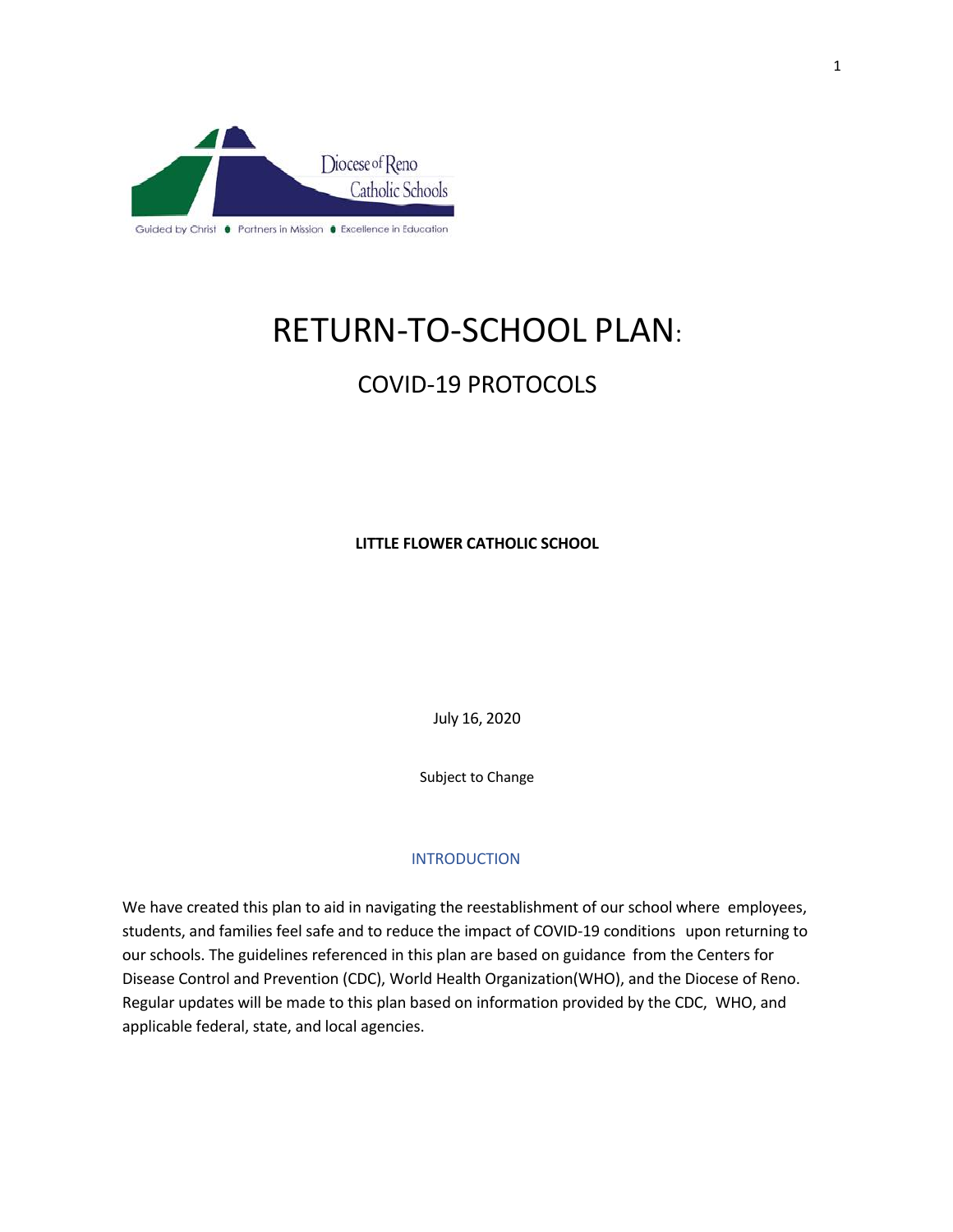With the governor declaring a move to Phase 2, here is our return to school plan:

- 1. **Safety:** Mitigating and slowing the growth of COVID-19 in the context of a return to work and schools. Understanding that there is inherent risk in returning from social distancing while in a pandemic, we also understand that we are part of a societal decision that accepts balancing COVID-19 risk against the need for life to continue.
	- a. Hygiene: We will emphasize strong hygienic practice.
- 2. **Presence:** Keeping school open daily. We do not want to burden parents with challenging schedules that require them to stay home and out of work - we want our students at school in their cohort for the full day.
- 3. **Growth:** Despite limitations, we want our children to continue their academic progress at grade level in their faith and in all core academic standards.

This document will be updated regularly. The school principal will share the updated document on the school website and distribute the updated version to parents via the school information system.

### PHASES AND REVISIONS

Information and direction about the phases and timeline will be sent to all constituents before implementation. Please see below for a summary of the phases and timelines.

| <b>Phase</b> | <b>Timing</b> | <b>Items</b>                                                                                                                                                                               |
|--------------|---------------|--------------------------------------------------------------------------------------------------------------------------------------------------------------------------------------------|
| Planning     | May/June      | Supplies, equipment<br>Prepare detailed work schedule for phases<br>Prepare building for reopen with a thorough<br>cleaning                                                                |
| Phase 1      | July          | Implement social distancing protocol and open<br>facilities with limited access/use                                                                                                        |
| Phase 2      | Aug 24, 2020  | Expand full operation based on recommendations<br>$\bullet$<br>and data from applicable local and state agencies<br>Open school<br>Determine what restrictions/guidelines stay in<br>place |

### Timeline

### Revisions

Updates to this protocol and other current information will be posted to the community internally through RenWeb, our Student Information System, and publicly on our school's website.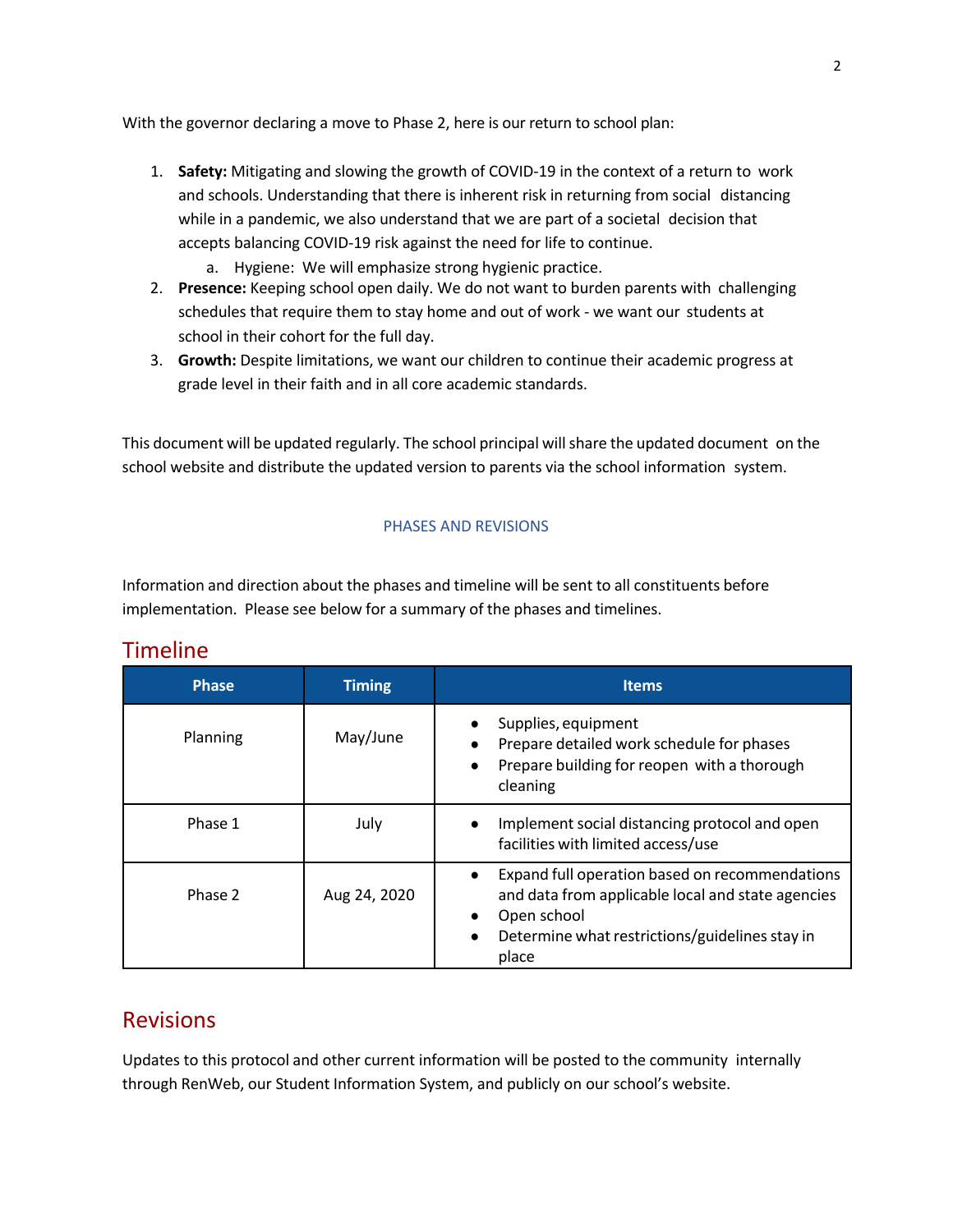#### GENERAL PROTOCOLS

# Social Distancing

Social distancing is an effective way to prevent potential infection. Employees, students, parents, and visitors should practice staying the CDC recommended distance from others and eliminating contact with others whenever possible.

● Ad-hoc Interactions/Gatherings – Non-essential/informal meetups and visiting should be avoided.

# Student Cohorts

- All gatherings of large groups, including whole school masses and assemblies, are prohibited at this time. Our distance viewing practices will serve as a substitute for masses.
- Field trips are cancelled until further notice.
- At the start of each day, the students and staff will have their temperatures taken.
- Any student showing signs of illness will have their temperature taken, and students with a temperature above 100.4 degrees or showing any respiratory symptoms will be isolated and sent home.
- Students will have a designated space solely for their use in their classrooms and the extended care space.
- Students will use restrooms at designated times, and no more students will be admitted into a restroom at a time than there are sinks in the restrooms.

# Staff Protocols

### Screening

To help prevent the spread of COVID-19 and reduce the potential risk of exposure to our employees, employees are required to conduct a self-screening of COVID-19 symptoms and pass a temperature screening on campus entry (a temperature no greater than 100.4 degrees Fahrenheit will be allowable). Staff with notable symptoms while at home will be expected to report them to their supervisor and remain home. Diocese of Reno paperwork will be completed.

### Staff Personal Protective Equipment (PPE)

**Masks:** Masks will be worn by all students and all personnel.

**Gloves:** Gloves will be worn by appropriate staff employees when close contact with students is important, such as taking temperatures.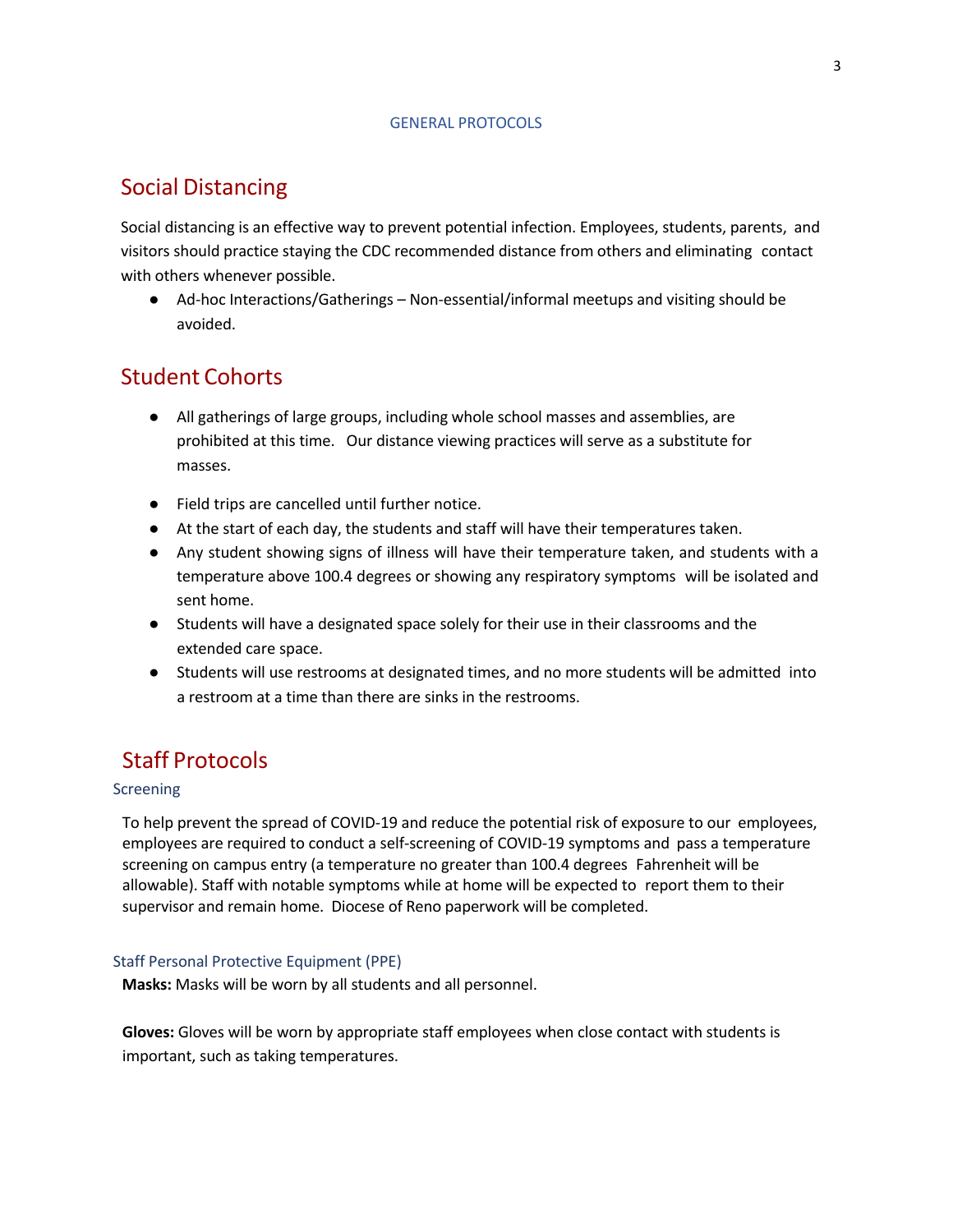In addition to using PPE:

- Hand sanitizer will be used.
- Hand washing with soap and water will be emphasized.
- Avoidance of touching eyes, nose, and mouth will be emphasized.
- Covering your mouth and nose or using the inside of your elbow when coughing or sneezing will be emphasized.

#### Staff Illness

- If an employee becomes ill at work or if another person is exhibiting symptoms of COVID-19 at work, they may be instructed to go home or to the nearest health center
- Employees returning to work from an approved medical leave should contact their principal. A healthcare provider's note before returning to work may be required.

If diagnosed with COVID-19, an employee may return to work when all 3 criteria are met:

- 1. At least 3 days (72 hours) passed since recovery (no fever without the use of feverreducing medications)
- 2. Improved respiratory symptoms
- 3. Resident county health department confirms release to return safely to work

If you have symptoms that could be COVID-19 and do not get evaluated by a medical professional or tested for COVID-19, it is assumed that you have COVID-19 and may not return to work until the three criteria listed above have been met.

#### Delivering Instruction

- Staff will be trained in sanitation and hygiene instruction
- Teachers will provide initial and routine instruction in social distancing and health practices to their students

### Shared Spaces

Employees will disinfect their workspace multiple times throughout the day, giving special attention to commonly touched surfaces. Our site has alcohol-based hand sanitizers and cleaning products accessible throughout the workplace to disinfect frequently touched objects and surfaces such as telephones and keyboards. The site custodial team will clean all workspaces at their designated cleaning time.

There will be limited access to certain workspaces to reduce exposure to risks and ensure employee safety. Workspace usage is as follows: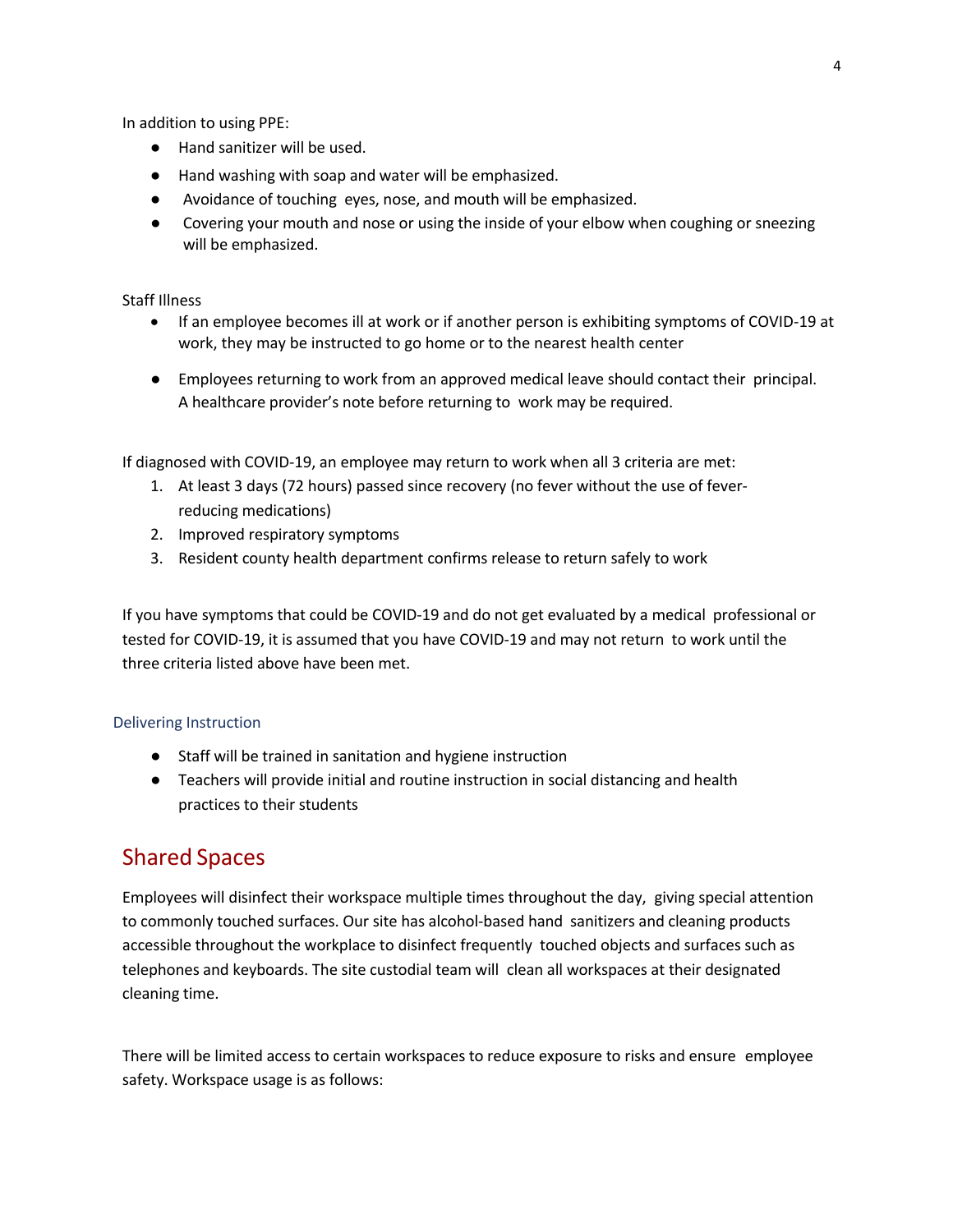**Office Capacity–** Site will be monitoring the number of persons in the offices. **Conference Rooms**–All meetings are required to use Zoom as a virtual option, even for employees in the same office or school.

**Breakrooms or Teacher Lounge/Multipurpose Room**–These spaces will be closed for use until further notice. This includes the use of shared appliances such as coffee machines, refrigerators, and microwaves.

### Visitor Restrictions

We will not allow normal visitation to our campus until our reopen date. Only diocesan scheduled workers are allowed on campus during preparation for reopening. Once school is back in session on campus, visitation will still be limited while COVID-19 risk persists as determined by county health department. The safety of our staff and students is our primary concern.

Approved visitation by the principal will be conditional on the visitor passing the same screening process as staff.

# Food Delivery

Bringing or sharing refreshments during meetings is prohibited in order to limit the risk of contamination. Snack items, candy, and drinks will not be provided until further notice. We ask that there be no food delivered and that food be kept at your assigned space. Hot lunch provided by PoiBoy will be allowed.

# Travel Restrictions

Little Flower Catholic School will discontinue staff travel to conferences and workshops until further notice unless pre-approved by the Diocese of Reno.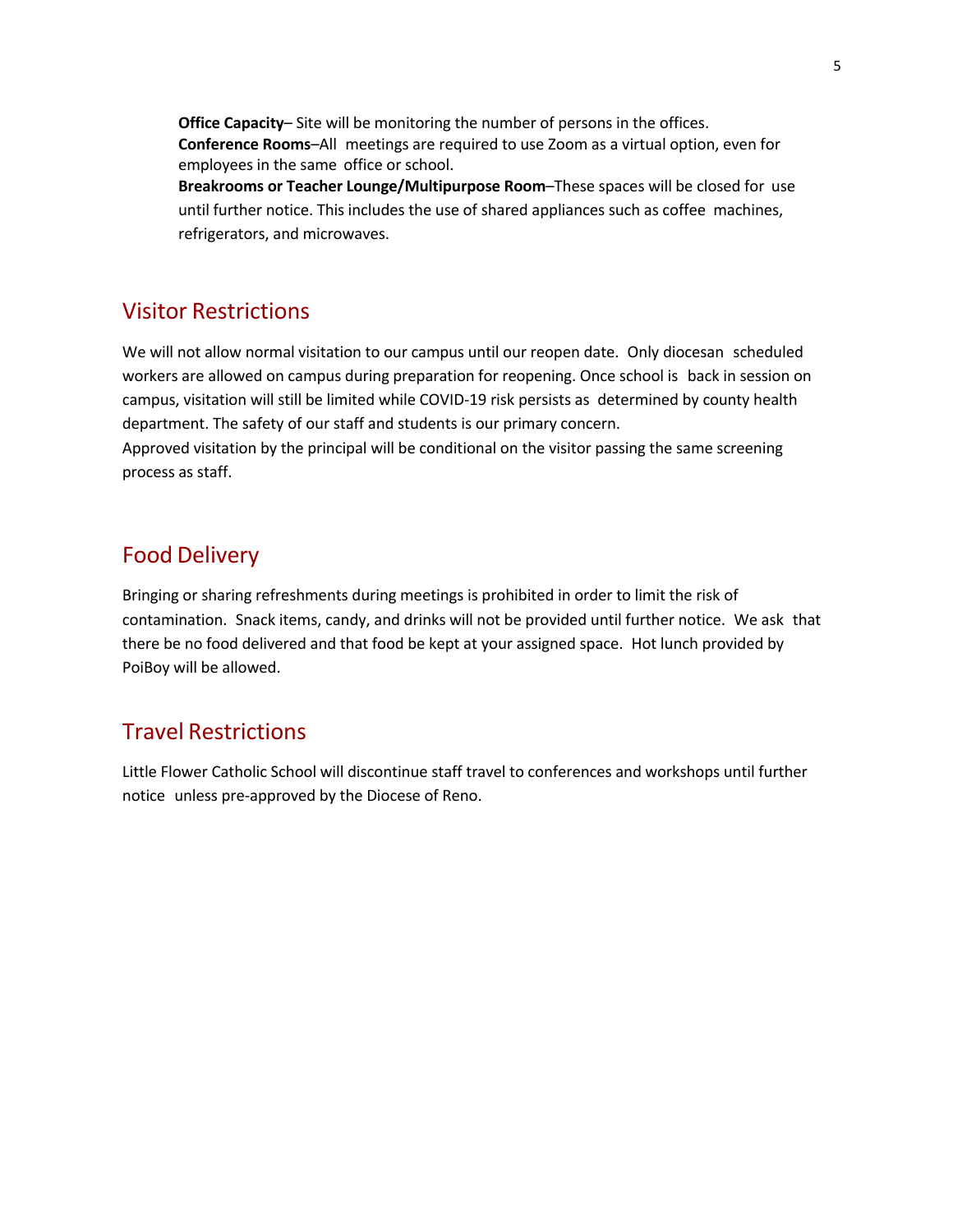#### SCHOOL SCHEDULE & ROUTINES

## Morning Drop-Off

**Drop-Off Hours:** 8:00 AM - 8:30 AM Students will enter through the parking lot gate entrance. Until restrictions are lifted, parents are not allowed on the playground for drop-off.

There are designated spaces for each class outside. There will be markings at 6 ft. intervals to signal students where to stand.

Kindergarten will begin at 9:00am and parents may enter with their child. The Kindergarten teacher will provide more direction.

### **Lunch**

**Protocol:** Students will eat lunch at their assigned seats in their classrooms. The hot lunch program, delivered by approved PoiBoy staff, will deliver to classrooms masked and gloved. Students will put their trash in the class trash can.

### Recesses and Physical Education

**Staffing:** Teachers and Aides

**Protocol:** Recesses and Physical education will be similarly structured, limiting free play to ensure distancing. Activities such as jump rope, calisthenics, etc. will be the standards. Teachers will clean doorknobs after each recess/PE.

# After School Pick-Up

**Time:** 3:15 PM - 3:30 PM

**Staffing:** Teachers and Aides

**Protocol:** Parents will not be admitted into the building. Each class will have a designated area outside where they can social distance for pick up.

The gates by the kindergarten corner will be open to allow for more space for parents entering the playground.

# Before School/After School Care

**Hours of Operation:** Morning Shift 7:00 AM – 8:00 AM; Afternoon Shift 3:30 PM - 5:30 PM

**Staffing:** Teachers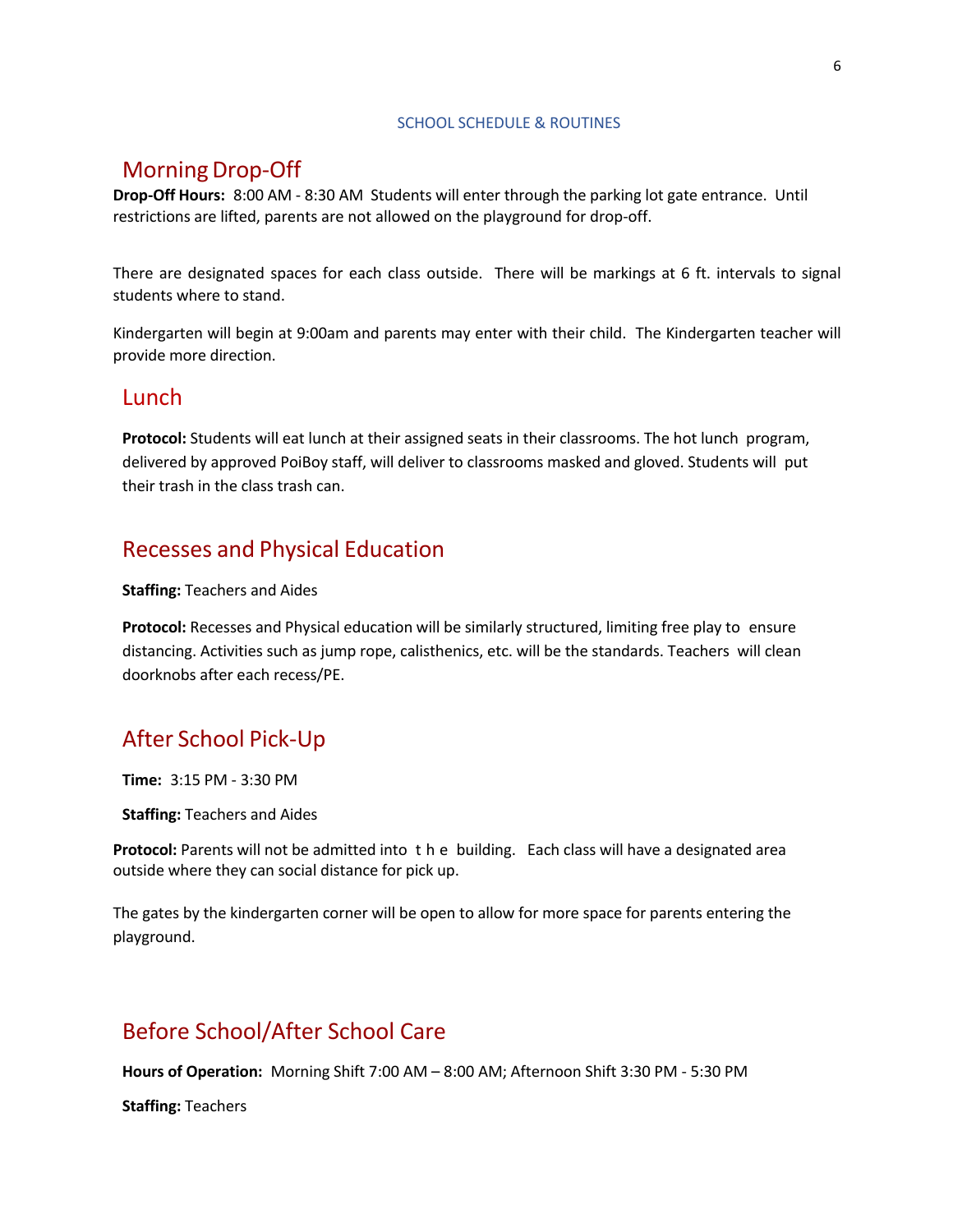**Protocol:** There will be assigned student seats. Each student will have their own supplies. Pick up will be outside the classroom.

Parents/Visitors must wear a mask inside Little Flower Catholic School and on the playground.

### Scenarios for School Day

Little Flower Catholic School has three developed three scenarios for the 2020-21. In all scenarios Google Classroom will be used to facilitate teaching K - 8. Students will be expected to have their own supplies. Masks will be worn by all students K-8. We will begin the year following Scenario 1.

**Scenario 1:** In - person learning with strict social distancing and capacity limits. School will still be in person Monday through Friday from 8:20 to 3:15. In this scenario, LFS will limit the overall number of students in each class to 50% maximum occupancy.

**Scenario 2:** In-person learning for all students Monday through Friday from 8:20 to 3:15. In this scenario, LFS will create as much space between students and teachers as is feasible during the day, but will not be held strictly to enforcing 6 feet of social distancing during primary instructional time in the classroom. Classrooms will stay at full capacity with desks being placed 3 feet way from each other. Students will maintain their normal schedule. Middle school will rotate between classes.

**Scenario 3:** Distance learning only. This scenario may be implemented if our Governor mandates all schools to shut down. We will still meet each day Monday through Friday via zoom and/or Google Hangout. Kindergarten and 1st grade students will check out a chrome device to use for instruction. Google classroom will be used to post assignments and post links for meetings. Literacy instruction will occur from 8:30 to 10:30. Math instruction will occur from 10:45 to 12. The afternoon will focus on religion, science and social studies. School curriculum will be used for all subjects with IXL used to reinforce the curriculum.

### Absences Due to COVID concerns

COVID —If a student stays home due to COVID concerns, work will be assigned by the teacher on Google Classroom and a 5 minute instructional video will be posted by the teacher for the Core subjects each day. Additional help by school personnel will be provided if needed.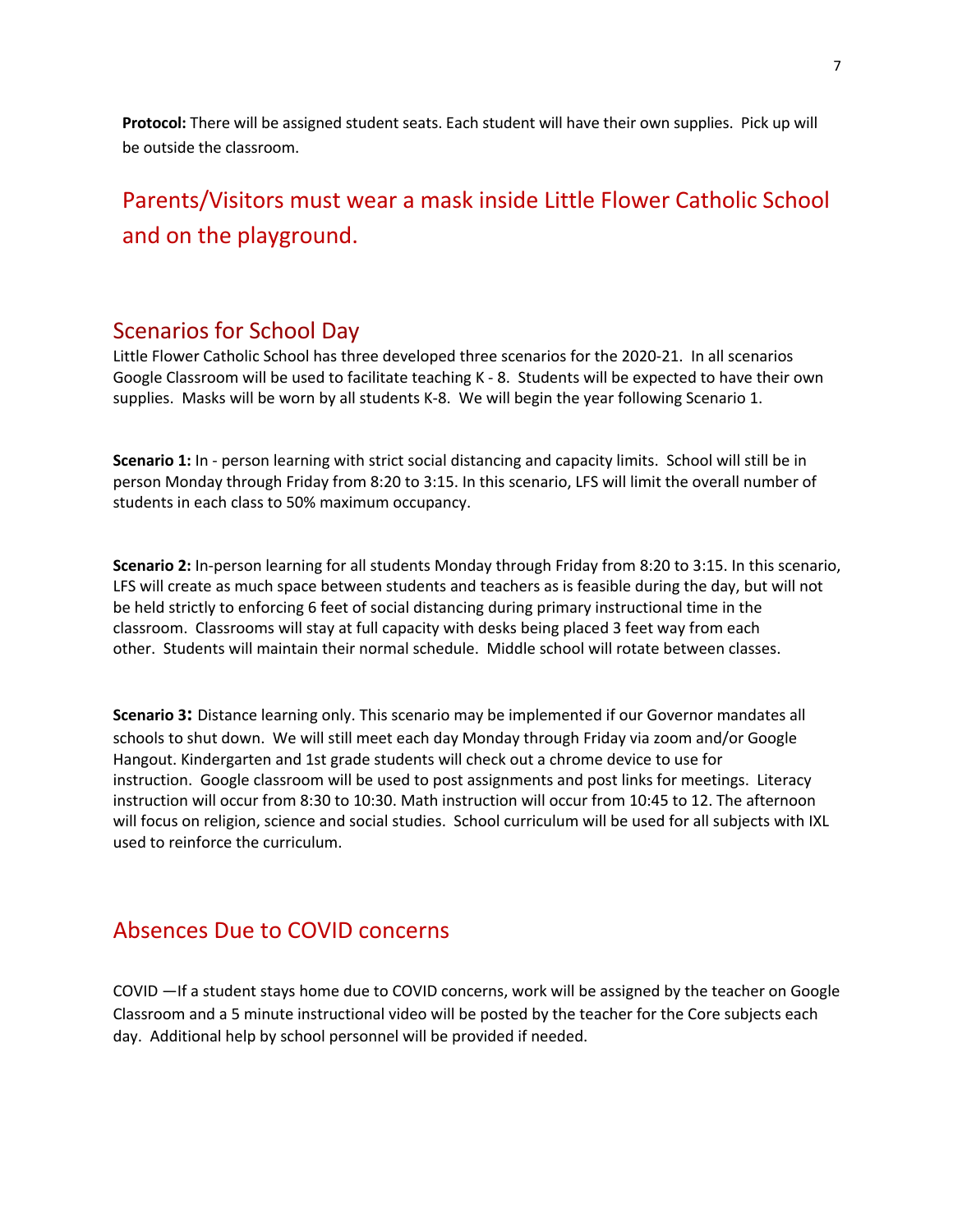#### APPENDIX A: FAQ

#### *What if a student arrives late?*

*Students will enter the main office.*

#### *What if a student needs to use the restroom?*

*Restroom time is scheduled for a class during their allotted recess times, and at other class specific times during the day. Use outside of the schedule will be on a limited, case-by-case basis.*

#### APPENDIX B: CLEANING & SUPPLIES

**FACILITIES CLEANING:** The safety of our employees and students are our first priority. Upon reopening, our schools have been completely cleaned and disinfected, and we will continue to adhere to all necessary safety precautions. In addition to the deep clean of the office and school before employees and students return, the steps outlined below will routinely serve to protect everyone and reduce the risk of spread of infection.

**Cloth face coverings & hand hygiene.** The frequency of using hand sanitizer will be increased. Students will clean hands when entering the classroom, exiting, and every hour while in the classroom. We will also be renewing the importance of not touching our faces. Face masks will be required for K-8. In addition, all adults will wear face coverings while walking around the classroom and hallways.

#### **Extra Cleaning:**

Cleaning of the desks will occur during each recess.

Cleaning will also occur after school.

Playground equipment will be cleaned 4 times a day.

Doorknobs will be cleaned at least 3 times during the day.

If a child coughs or sneeze their desk will be immediately whipped down. The student will also wash their hands.

| Category                    | Area                                                        | <b>Frequency</b>           |
|-----------------------------|-------------------------------------------------------------|----------------------------|
| <b>Workspaces</b>           | Classrooms, Offices                                         | At the end of each use/day |
| <b>Appliances</b>           | Refrigerators, Microwaves,<br>Coffee Machines in the office | Daily                      |
| <b>Electronic Equipment</b> | Copier machines, Computer                                   | At the end of each         |

#### **General Disinfection Measures**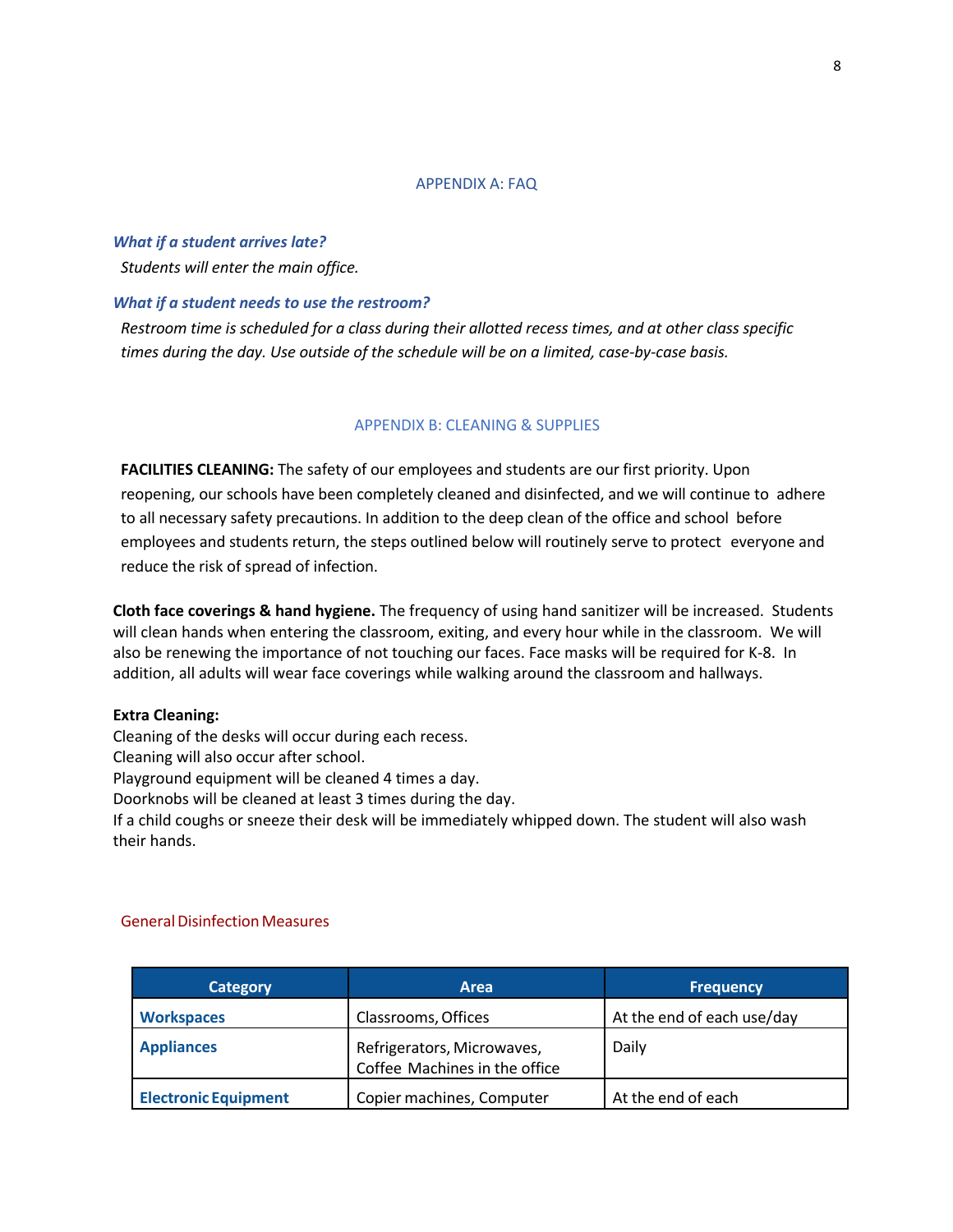|                             | monitors, TV's, Telephones,<br>Keyboards     | use/day and/or between<br>use                 |
|-----------------------------|----------------------------------------------|-----------------------------------------------|
| <b>General Used Objects</b> | Handles, Light switches,<br>Sinks, Restrooms | After each recess                             |
| <b>Common Areas</b>         | Library, Conference rooms,<br>Office         | At the end of each<br>use/day; between groups |

### School Procured Additional Supplies

| <b>Item</b>                | <b>Quantity</b> | <b>Notes</b>                        |
|----------------------------|-----------------|-------------------------------------|
| <b>Clorox Wipes</b>        | As needed       | For teachers/students to wipe down. |
| <b>Staff Gloves</b>        | 500 count/class | Nitrile gloves                      |
| <b>Bulk Hand Sanitizer</b> |                 | For refill stations                 |
| <b>Individual Pumps</b>    | $1$ /class      | Foaming hand pump                   |

| <b>Cleaning Solution</b>                  |            | Alcohol-based                                |
|-------------------------------------------|------------|----------------------------------------------|
| <b>Restroom Soap</b><br><b>Dispensers</b> |            | Automated                                    |
| Pencil box/supply bin                     | 1/student  |                                              |
| IR Therm                                  | $1/$ class | Two in school office and 1 in each classroom |

#### APPENDIX C: FACILITY ADJUSTMENTS

- Parish hall, library, and conference room will be converted to a space to ensure social distancing in extended care.
- Teacher lounge will be used for individuals that are showing signs of COVID.
- Students have their own designated space (desk/table) with their own supplies, water bottle,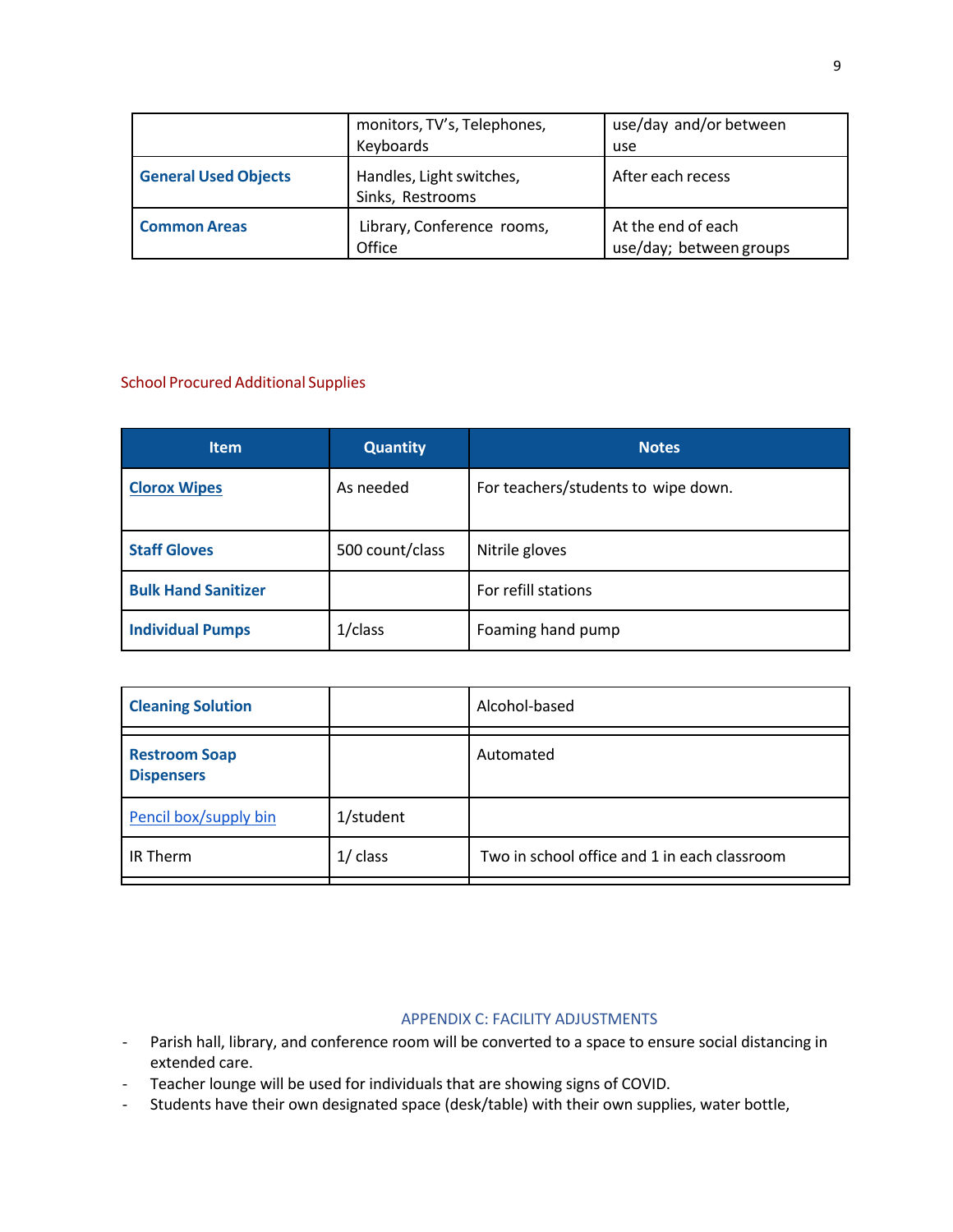cleaning materials, and hand sanitizer.

- Spots outside classrooms and restrooms are designated six feet apart for student lineup.
- Social distancing and best practices signage posted around campus and distributed to families.

### APPENDIX D: SIGNAGE & FORMS

### **< OFFICE USE ONLY >**

*If a person is exhibiting symptoms or exceeds the body temperature allowable by the resident county health department they will be instructed to go home or to the nearest health center.*

Then complete this form:

Date Employee was sent home:

Recorded Temperature:

Are visible signs of respiratory illness present? \_\_\_\_\_\_\_\_\_\_ Yes \_\_\_\_\_\_\_\_ No

Date the employee returned to work: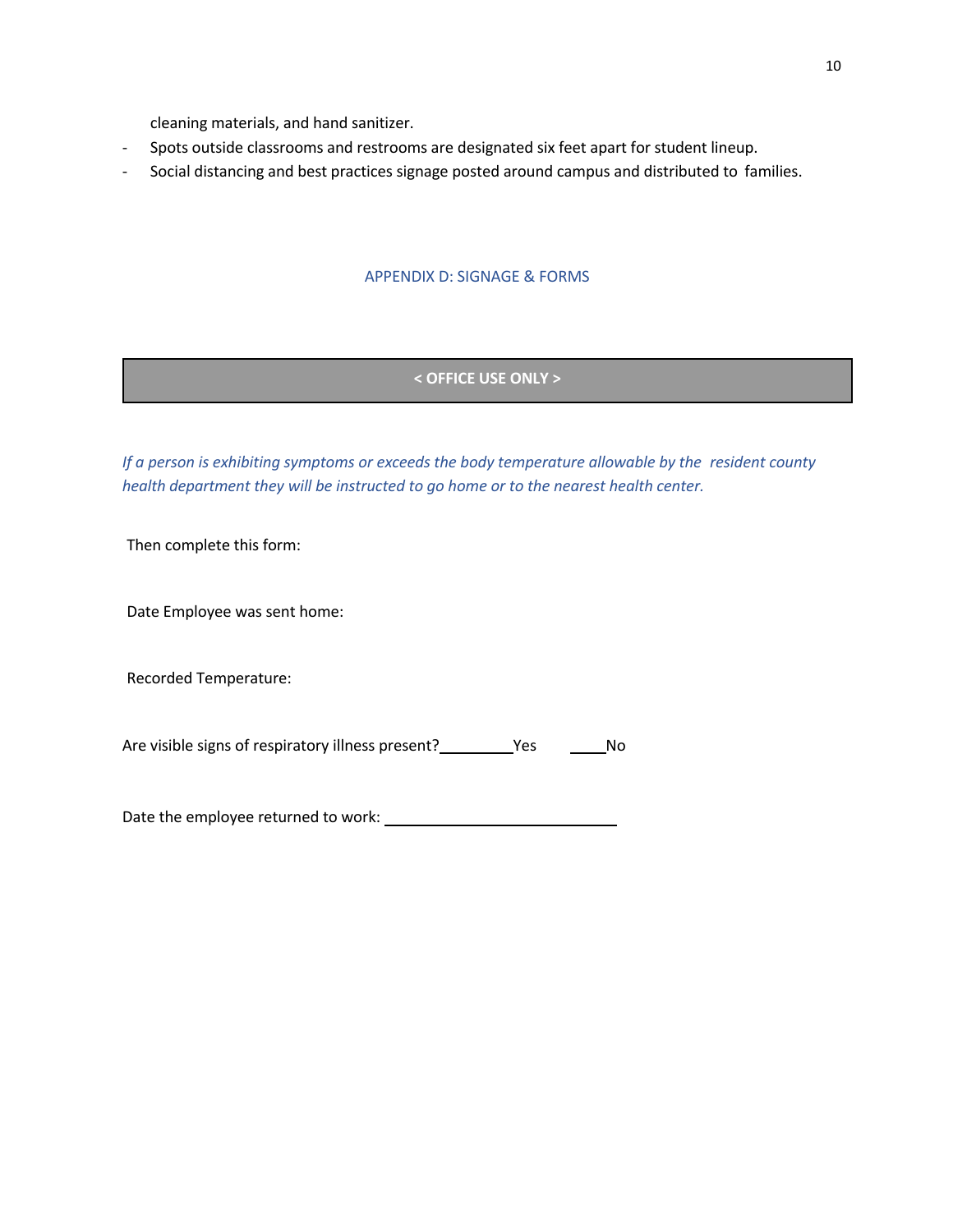

### **Little Flower Catholic School Campus Analysis**

### **Part 1: Estimated 2020-2021 Enrollment**

| Grade                   | Capacity | <b>Total Anticipated</b><br>2020-2021 | <b>Total Registered</b><br>2020-2021 |
|-------------------------|----------|---------------------------------------|--------------------------------------|
| PS                      | n/a      | n/a                                   | n/a                                  |
| TK                      | n/a      | n/a                                   | n/a                                  |
| К                       | 30       | 30                                    | 29                                   |
| $\mathbf{1}$            | 30       | 30                                    | 29                                   |
| $\overline{2}$          | 35       | 35                                    | 28                                   |
| 3                       | 35       | 35                                    | 30                                   |
| $\overline{\mathbf{4}}$ | 35       | 30                                    | 20                                   |
| 5                       | 35       | 35                                    | 35                                   |
| 6                       | 40       | 40                                    | 35                                   |
| $\overline{7}$          | 40       | 40                                    | 40                                   |
| 8                       | 50       | 50                                    | 49                                   |
| Total                   | 330      | 330                                   | 295                                  |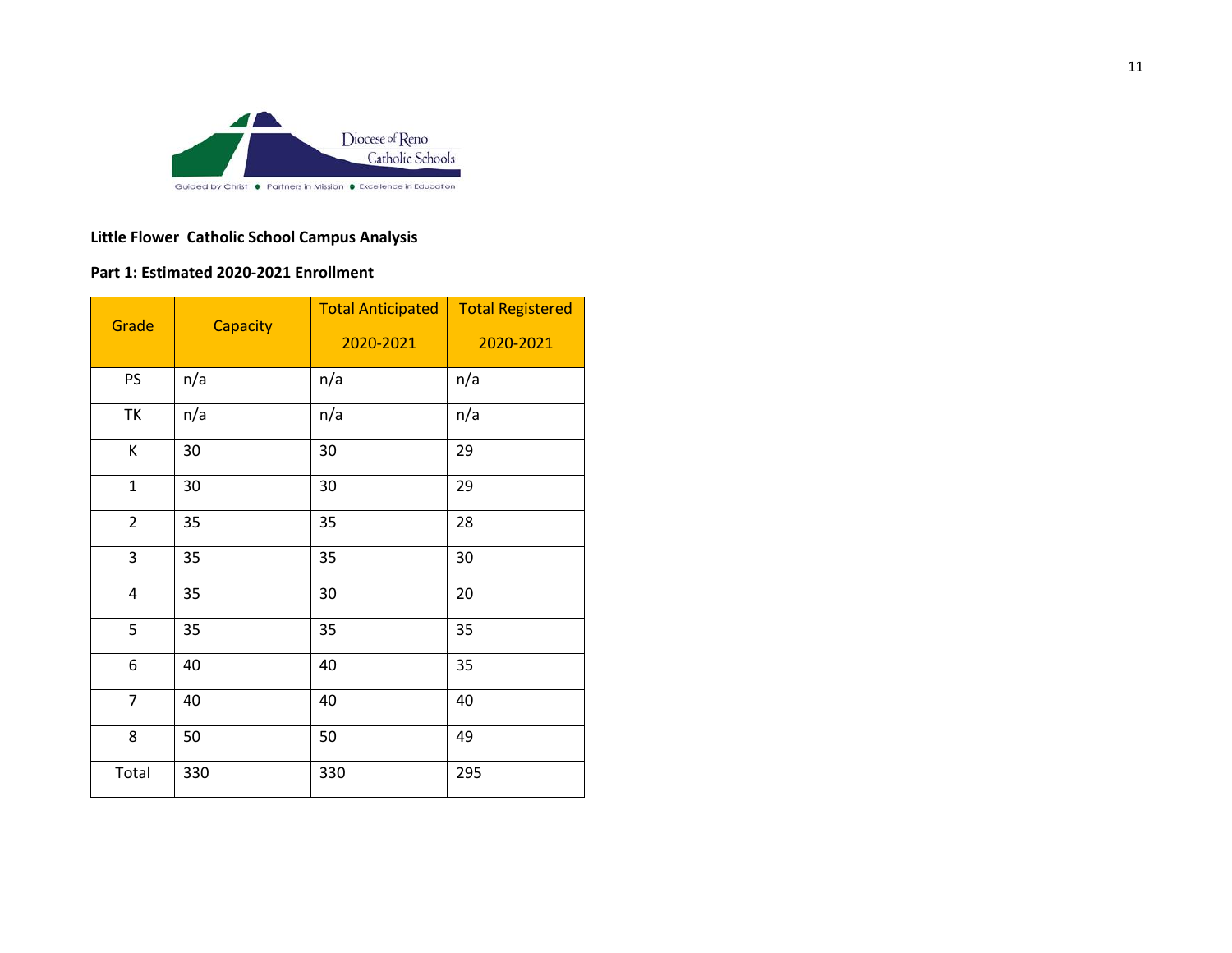### **Part 2: Campus Summary**

 $\circ$  .

| <b>All Indoor</b><br><b>Spaces</b>   | <b>Dimensions</b><br>and Total<br>Sq. Ft. | <b>Current</b><br><b>Student</b><br>Capacity | 6-ft SD<br>Capacity | Min.<br>Capacity<br>$(12+adults$<br>unless SD<br>requires<br>less) | <b>Equipment Removal</b>                                     | Equipment / Physical<br><b>Barrier Additions</b>                         | <b>Notes</b>                                                                                             |
|--------------------------------------|-------------------------------------------|----------------------------------------------|---------------------|--------------------------------------------------------------------|--------------------------------------------------------------|--------------------------------------------------------------------------|----------------------------------------------------------------------------------------------------------|
| Example:<br>$1st$ grade<br>classroom | 30x34<br>1,020 sq ft                      | 30                                           | 15                  | 12                                                                 | Kidney table, throw rug,<br>bean bag chairs, book<br>display | Sanitization at door,<br>cubbies and bins for<br>each student's supplies | This is our largest<br>primary room.                                                                     |
| $\boldsymbol{K}$                     |                                           | 30                                           | 15                  | 12                                                                 | Throw rug, toys                                              | Sanitization at door,<br>cubbies and bins for<br>each student's supplies | This is our largest<br>primary room. The<br>conference room will be<br>used for the other half.          |
| 1 <sup>st</sup>                      |                                           | 30                                           | 15                  | 12                                                                 | Rug, bean bag chair                                          | Sanitization at door,<br>cubbies and bins for<br>each student's supplies | This is our largest<br>primary room. The art<br>room will be used for<br>the other half of the<br>class. |
| 2 <sup>nd</sup>                      |                                           | 35                                           | 17                  | 12                                                                 |                                                              | Sanitization at door,<br>cubbies and bins for<br>each student's supplies | This is our largest<br>primary room. The<br>library will be used for<br>the other half of the<br>class.  |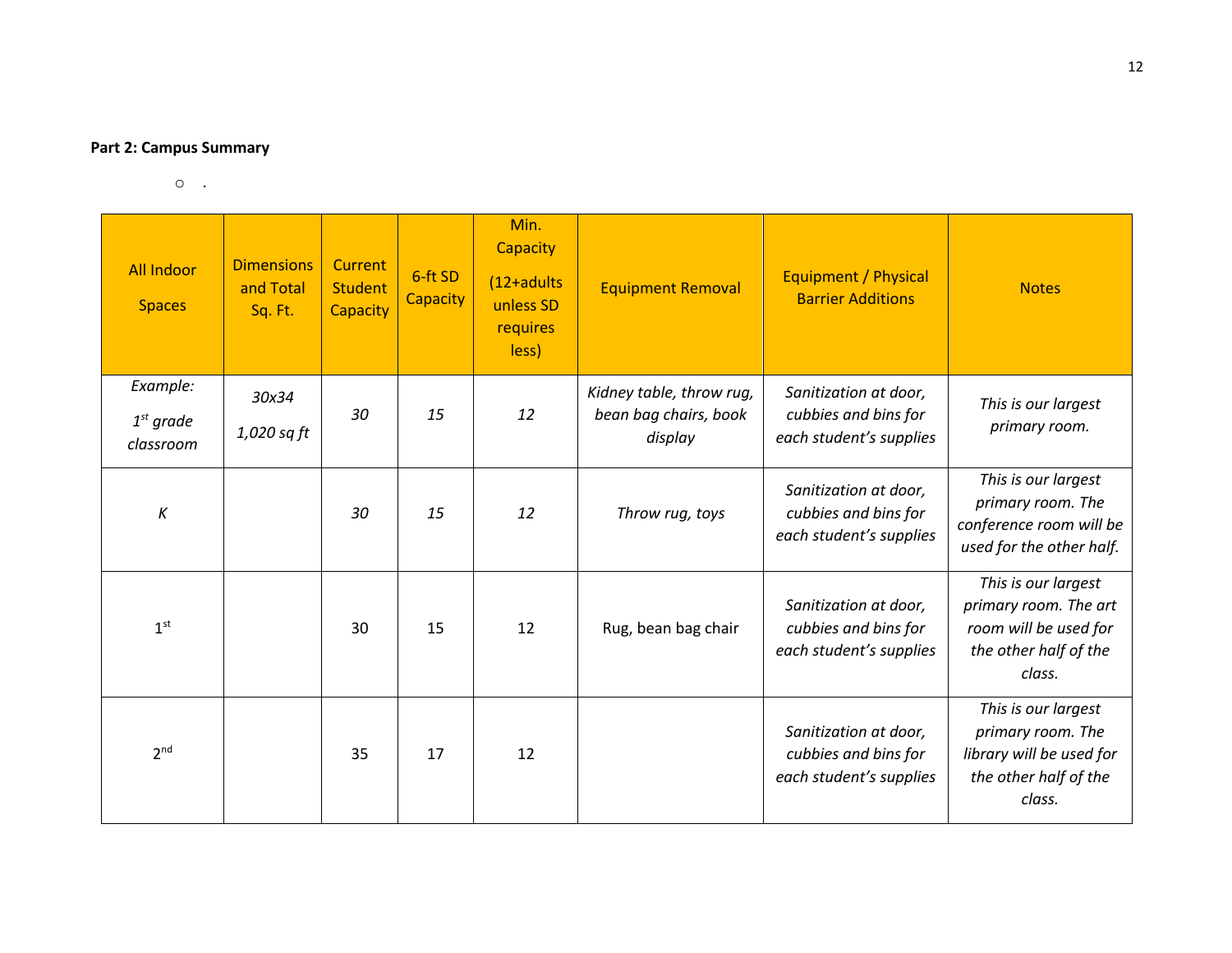| <b>All Indoor</b><br><b>Spaces</b> | <b>Dimensions</b><br>and Total<br>Sq. Ft. | Current<br><b>Student</b><br>Capacity | 6-ft SD<br>Capacity | Min.<br>Capacity<br>(12+adults<br>unless SD<br>requires<br>less) | <b>Equipment Removal</b> | Equipment / Physical<br><b>Barrier Additions</b>                         | <b>Notes</b>                                                                                         |
|------------------------------------|-------------------------------------------|---------------------------------------|---------------------|------------------------------------------------------------------|--------------------------|--------------------------------------------------------------------------|------------------------------------------------------------------------------------------------------|
| 3 <sup>rd</sup>                    |                                           | 35                                    | 17                  | 12                                                               |                          | Sanitization at door,<br>cubbies and bins for<br>each student's supplies | This is our largest<br>primary room. Parish<br>Hall will be used for the<br>other half of the class. |
| 4th                                |                                           | 35                                    | 17                  | 12                                                               | Rug, bean bag chair      | Sanitization at door,<br>cubbies and bins for<br>each student's supplies | This is our largest<br>primary room. Parish<br>Hall will be used for the<br>other half of the class. |
| 5 <sup>th</sup>                    |                                           | 35                                    | 17                  | 12                                                               |                          | Sanitization at door,<br>cubbies and bins for<br>each student's supplies | This is our largest<br>primary room. Parish<br>Hall will be used for the<br>other half of the class. |
| 6 <sup>th</sup>                    |                                           | 20                                    | 20                  | 10                                                               |                          | Sanitization at door,<br>cubbies and bins for<br>each student's supplies | This is our largest<br>primary room.                                                                 |
| 6th                                |                                           | 20                                    | 20                  | 10                                                               |                          | Sanitization at door,<br>cubbies and bins for<br>each student's supplies | This is our largest<br>primary room.                                                                 |
| 7 <sup>th</sup>                    |                                           | 20                                    | 20                  | 10                                                               |                          | Sanitization at door,<br>cubbies and bins for<br>each student's supplies | This is our largest<br>primary room.                                                                 |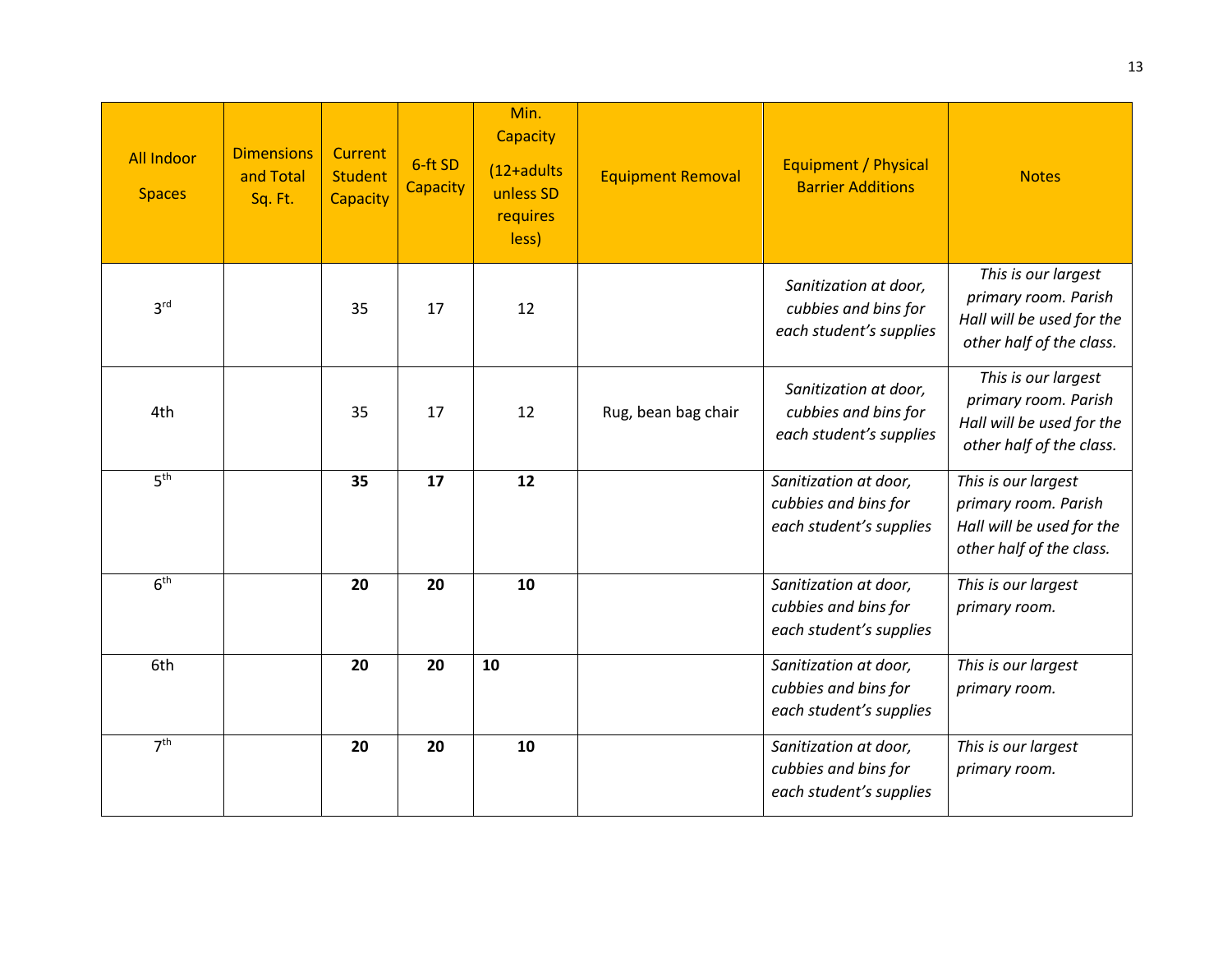| <b>All Indoor</b><br><b>Spaces</b> | <b>Dimensions</b><br>and Total<br>Sq. Ft. | <b>Current</b><br><b>Student</b><br><b>Capacity</b> | 6-ft SD<br><b>Capacity</b> | Min.<br><b>Capacity</b><br>$(12+adults)$<br>unless SD<br>requires<br>less) | <b>Equipment Removal</b> | Equipment / Physical<br><b>Barrier Additions</b>                         | <b>Notes</b>                         |
|------------------------------------|-------------------------------------------|-----------------------------------------------------|----------------------------|----------------------------------------------------------------------------|--------------------------|--------------------------------------------------------------------------|--------------------------------------|
| 7 <sup>th</sup>                    |                                           | 20                                                  | 20                         | 10                                                                         |                          | Sanitization at door,<br>cubbies and bins for<br>each student's supplies | This is our largest<br>primary room. |
| 8 <sup>th</sup>                    |                                           | 25                                                  | 20                         | 10                                                                         |                          | Sanitization at door,<br>cubbies and bins for<br>each student's supplies | This is our largest<br>primary room. |
| 8 <sup>th</sup>                    |                                           | 25                                                  | 20                         | 10                                                                         |                          | Sanitization at door,<br>cubbies and bins for<br>each student's supplies | This is our largest<br>primary room. |
| 12                                 |                                           |                                                     |                            |                                                                            |                          |                                                                          |                                      |

### **Part 3: Sanitation Supplies**

• To inform your purchases this summer, estimate the amount of sanitation supplies that will be needed to open the school.

| <b>Item</b>           | <b>Notes</b>                                      | Amount |
|-----------------------|---------------------------------------------------|--------|
|                       |                                                   |        |
| <b>Hand Sanitizer</b> | 1+/room at all times (pump or standing station)   |        |
|                       | Outside each building entrance (standing station) |        |
|                       | Outside each restroom (standing station)          |        |